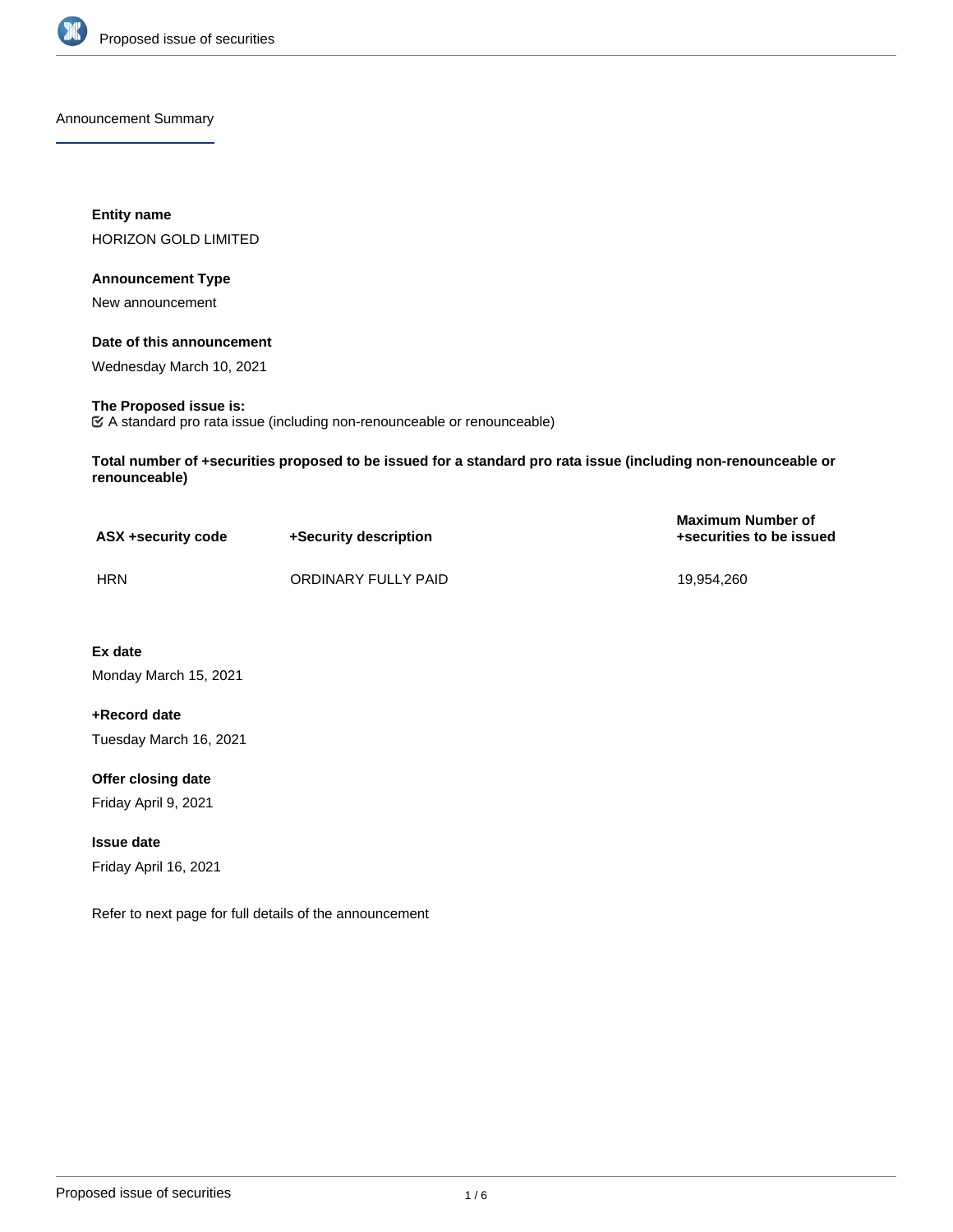

Part 1 - Entity and announcement details

# **1.1 Name of +Entity**

# HORIZON GOLD LIMITED

We (the entity named above) give ASX the following information about a proposed issue of +securities and, if ASX agrees to +quote any of the +securities (including any rights) on a +deferred settlement basis, we agree to the matters set out in Appendix 3B of the ASX Listing Rules.

# **1.2 Registered Number Type**

ABN

**Registration Number**

27614175923

# **1.3 ASX issuer code**

**HRN** 

# **1.4 The announcement is**

New announcement

## **1.5 Date of this announcement**

Wednesday March 10, 2021

## **1.6 The Proposed issue is:**

A standard +pro rata issue (non-renounceable or renounceable)

## **1.6a The proposed standard +pro rata issue is:**

 $\mathfrak{S}$  + Renounceable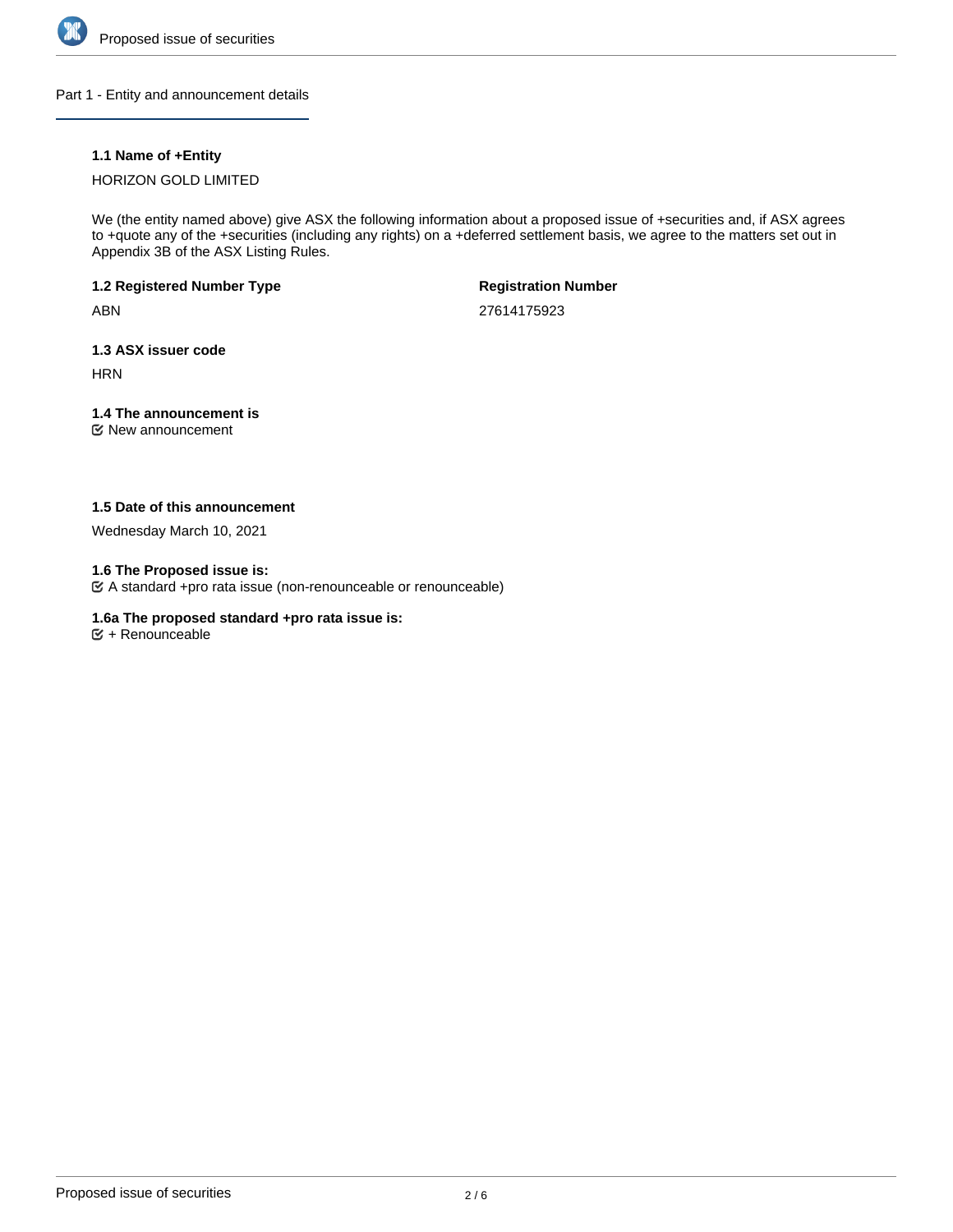

Part 3 - Details of proposed entitlement offer issue

Part 3A - Conditions

**3A.1 - Are any of the following approvals required for the entitlement offer to be unconditional?**

- **+Security holder approval**
- **Court approval**
- **Lodgement of court order with +ASIC**
- **ACCC approval**
- **FIRB approval**
- **Another approval/condition external to the entity**

No

## Part 3B - Offer details

**Class or classes of +securities that will participate in the proposed issue and class or classes of +securities proposed to be issued**

**ASX +security code and description**

HRN : ORDINARY FULLY PAID

**Is the proposed security a 'New class' (+securities in a class that is not yet quoted or recorded by ASX) or an 'Existing class' (additional securities in a class that is already quoted or recorded by ASX)?** Existing class

**Will the proposed issue of this +security include an offer of attaching +securities?**

**If the entity has quoted company options, do the terms entitle option holders to participate on exercise?** No No

Details of +securities proposed to be issued

#### **ASX +security code and description**

HRN : ORDINARY FULLY PAID

**ISIN Code (if Issuer is a foreign company and +securities are non CDIs)**

**ISIN Code for the tradable rights created under a renounceable right issue (if Issuer is foreign company and +securities are non CDIs)**

**Offer ratio (ratio to existing holdings at which the proposed +securities will be issued)**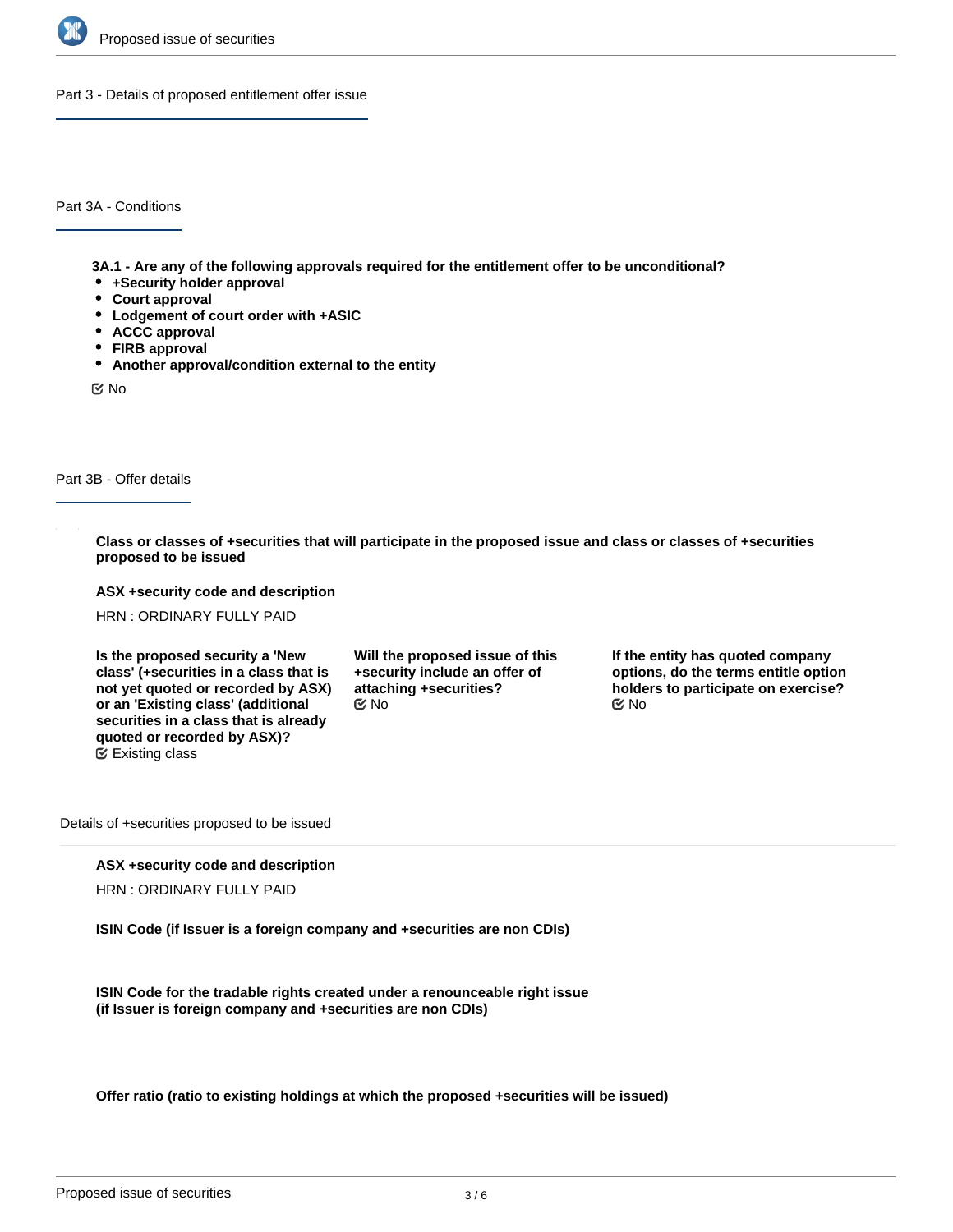

| The quantity of additional +securities For a given quantity of +securities<br>to be issued | held                                                                            |
|--------------------------------------------------------------------------------------------|---------------------------------------------------------------------------------|
| 10                                                                                         | 44                                                                              |
| What will be done with fractional<br>entitlements?                                         | Maximum number of +securities<br>proposed to be issued (subject to<br>rounding) |
| Fractions rounded down to the nearest<br>whole number or fractions disregarded             | 19.954.260                                                                      |

# **Offer price details for retail security holders**

| In what currency will the offer be | What is the offer price per +security |
|------------------------------------|---------------------------------------|
| made?                              | for the retail offer?                 |
| AUD - Australian Dollar            | AUD 0.35000                           |

# **Oversubscription & Scale back details**

**Will individual +security holders be permitted to apply for more than their entitlement (i.e. to over-subscribe)?** No

**Will a scale back be applied if the offer is over-subscribed?** No

**Will these +securities rank equally in all respects from their issue date with the existing issued +securities in that class?** Yes

# Part 3C - Timetable

**3C.1 +Record date** Tuesday March 16, 2021

**3C.2 Ex date** Monday March 15, 2021

## **3C.3 Date rights trading commences**

Monday March 15, 2021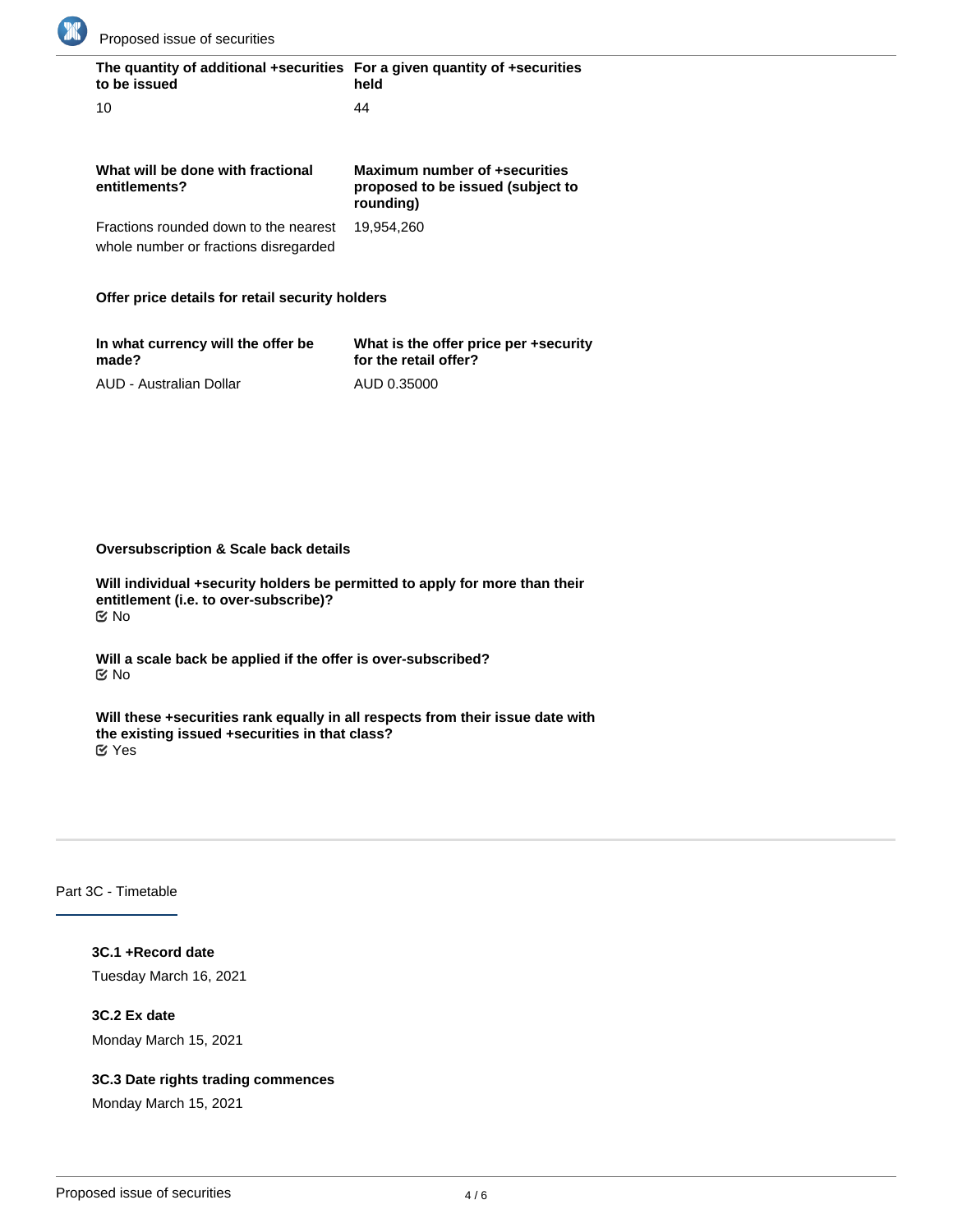

# **3C.4 Record date**

Tuesday March 16, 2021

#### **3C.5 Date on which offer documents will be sent to +security holders entitled to participate in the +pro rata issue**

Friday March 19, 2021

### **3C.6 Offer closing date**

Friday April 9, 2021

### **3C.7 Last day to extend the offer closing date**

Tuesday April 6, 2021

### **3C.8 Date rights trading ends**

Wednesday March 31, 2021

### **3C.9 Trading in new +securities commences on a deferred settlement basis**

Thursday April 1, 2021

**3C.10 Last day for entity to announce the results of the offer to ASX, including the number and percentage of +securities taken up by existing +security holders and any shortfall taken up by underwriters or other investors**

Wednesday April 14, 2021

### **3C.11 +Issue date**

Friday April 16, 2021

## **3C.12 Date trading starts on a normal T+2 basis**

Monday April 19, 2021

## **3C.13 First settlement date of trades conducted on a +deferred settlement basis and on a normal T+2 basis**

Wednesday April 21, 2021

Part 3E - Fees and expenses

**3E.1 Will there be a lead manager or broker to the proposed offer?** No

**3E.2 Is the proposed offer to be underwritten?** No

**3E.3 Will brokers who lodge acceptances or renunciations on behalf of eligible +security holders be paid a handling fee or commission?** No